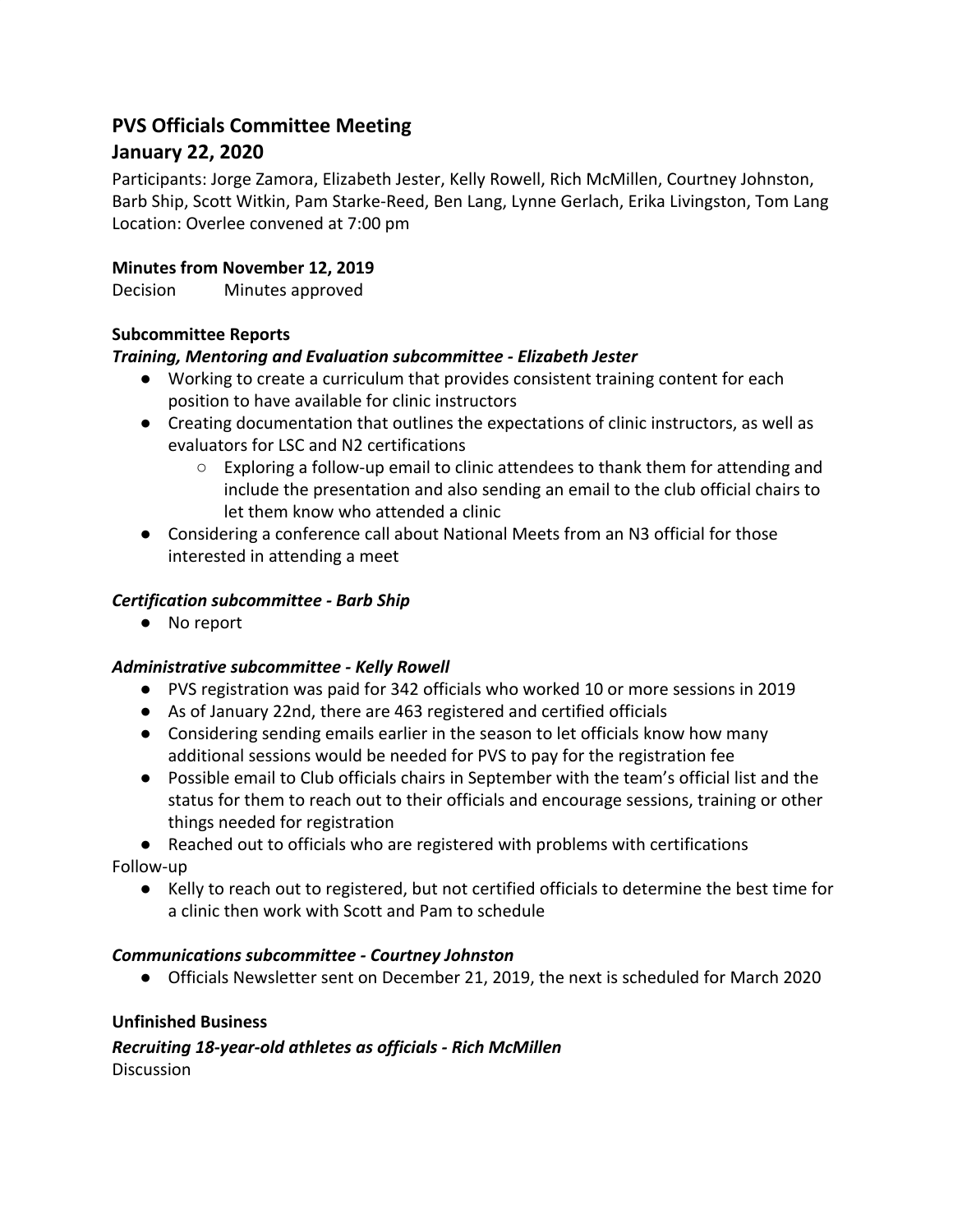● Possible recruitment through the encouragement of aged out summer swimmers to help out with the team by officiating

Follow-up

● Consider adding to previously discussed email to athletes

#### *Rules Clinics for athletes - Rich McMillen*

Follow-up

● Rich and Dave to write up a draft of an invite for PVS athletes for a rules clinic combined with stroke and turn clinic and send to the committee for feedback

#### *Evaluator/Clinic presenter Requests - Elizabeth Jester*

**Discussion** 

● Follow-up items from the November meeting were completed

#### *PVS Open Meet Review - Rich McMillen*

**Discussion** 

● The PVS Board discussed during their meeting and changes were implemented for November and January Open meets

#### *Process for decertification/suspension of an official - Barb Ship*

Discussion

● Reviewed the draft proposed language for the PVS Policy and Procedures

#### *PVS Annual Official Award - Kelly Rowell*

**Discussion** 

- Reviewed potential candidates for the 2019/2020 award
- Courtney presented potential dates for the annual spring official gathering to the Officials Committee
- Motion: Exclude current members of the PVS Board from getting the Boots Hall Official of the Year award
	- Passed

Follow-up

- Kelly to create a nomination form for the Boots Hall Official of the Year Award to all PVS officials
- Elizabeth to review potential dates with Boots to see when she is available

#### **New Business**

#### *Review Spring Championship Meets - Rich McMillen*

**Discussion** 

● Meet referees, lead and evaluators for PVS spring championships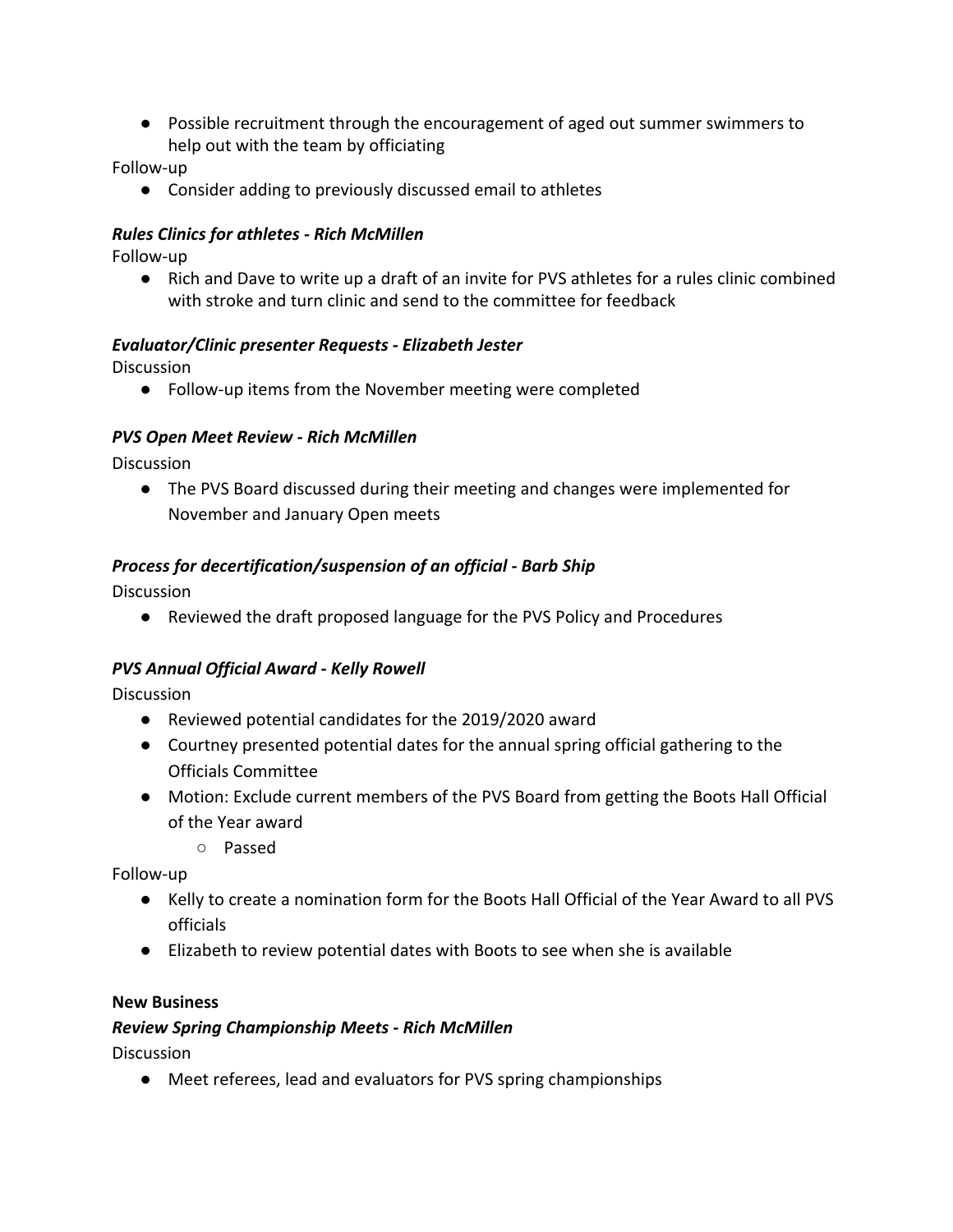- PVS Short Course Championships (Sr. Champs) Ellen Colket (MR), Jan van Nimwegen (AR), Jack Neill (head SR), Tom Allison (TLCJ), Fran Werner and Bob Vincent (evaluators)
- PVS Short Course Junior Championships (Jr. Champs) Cherlynn Venit (MR), Kim McMillen (AO)
- PVS 14 & Under Junior Olympic Championships (JOs) Barb Ship (MR), Karyn McCannon (AO), Bryan Wallin, Paul Jampole and Robert Stevens (evaluators)

# *PVS National Evaluators Elevations - Rich McMillen*

**Discussion** 

● Submitted the following individuals to the USA Swimming Officials Committee for N3 evaluation status, Dave DiNardo N3i AR, Tim Husson N3i CJ, Jack Neill N3i Starter, Ellen N3i CJ and N3i Starter

# *Officials white polos - Barb Ship*

**Discussion** 

- No plan for shirts this year
- PVS officials like the yearly shirts

Follow-up

● Kelly to contact Karyn about ordering polos

#### *Grandfathered AOs - Barb Ship*

**Discussion** 

- Following the committee's decision to separate dry side and wet side certifications, more officials are asking for AO sessions
- Looks like it is moving in the right direction and those who have needed training have attended clinics
- The committee should consider the impact of changing certification requirements on September 1 for the next year and instead give a year for individuals to adjust

# *Survey to officials about communication preferences - Courtney Johnston*

**Discussion** 

- Would like to send a survey to all officials to ask about their communication preferences
- Include feedback about difficulty getting to the restrooms MAAPP

Follow-up

● Courtney to send a draft survey to the committee for feedback

#### *January Open re-hash - Rich McMillen*

**Discussion** 

● All sites had good meets